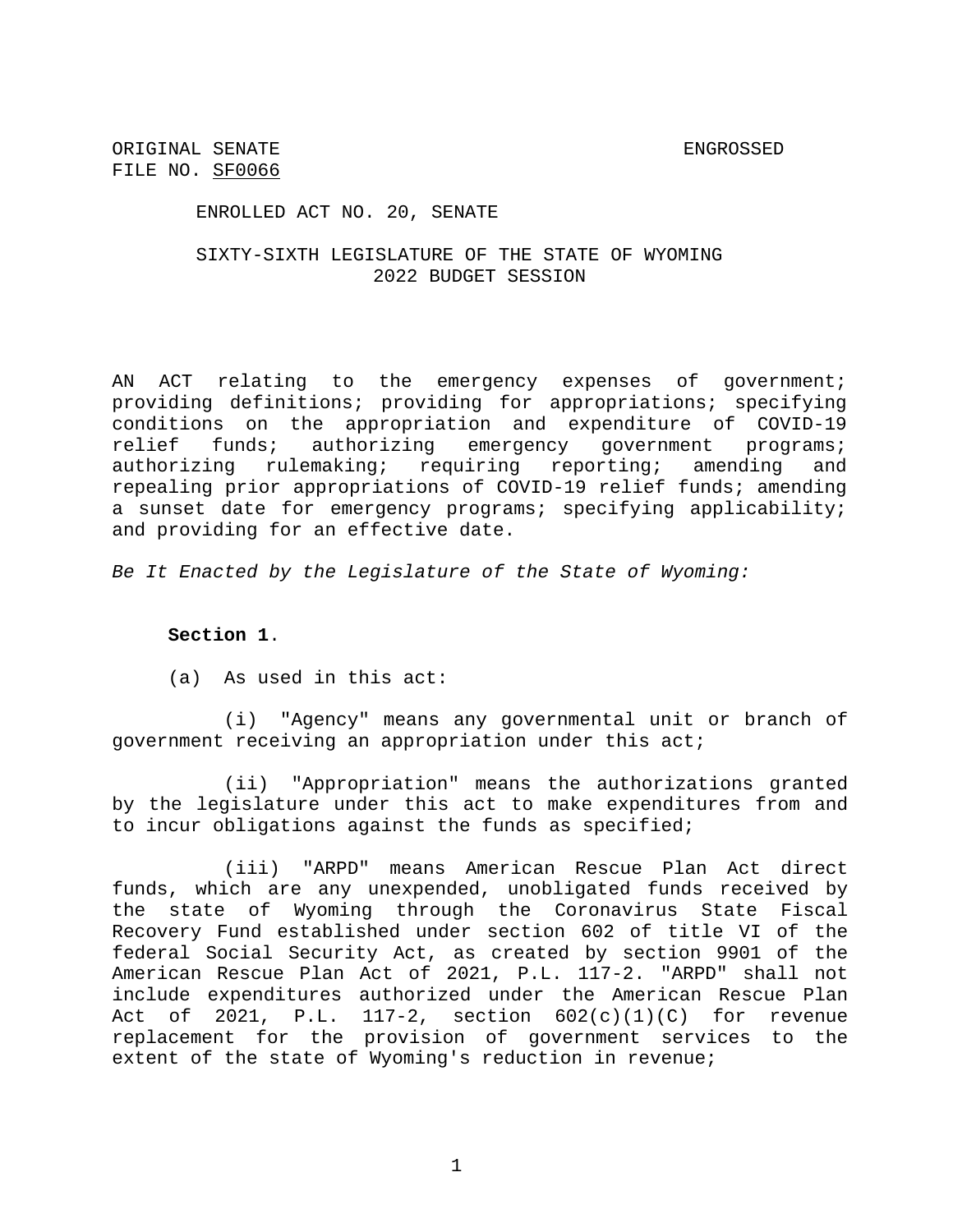ENROLLED ACT NO. 20, SENATE

## SIXTY-SIXTH LEGISLATURE OF THE STATE OF WYOMING 2022 BUDGET SESSION

(iv) "This appropriation" when used in a footnote shall be construed as a reference to that portion of the appropriated funds identified in the footnote.

### **Section 2.**

(a) The following sums of money, or so much thereof as is necessary, are appropriated to the specified agencies to be expended for the purposes and programs specified by this act beginning March 27, 2022 and ending December 31, 2026. Unless otherwise specifically provided, the conditions, terms and other requirements on appropriations in this act are effective until December 31, 2026.

(b) The following sums of money are intended to provide a maximum amount for each appropriation and shall not be construed to be entitlements or guaranteed amounts. If the total appropriations under this section exceed the unexpended, unobligated American Rescue Plan Act direct funds available to the state, the governor shall reduce and prioritize appropriations to executive branch agencies and the university of Wyoming, and the supreme court, in consultation with the governor, shall reduce and prioritize appropriations for supreme court projects, to not exceed the total unexpended, unobligated funds.

(c) The appropriations specified in this subsection are exempt from any reduction or prioritization under subsection (b) of this section:

(i) Agency 057, WYIN Loan & Grant Prgm;

(ii) Agency 067, Family Medicine Residency Program and WWAMI T&F Inflation;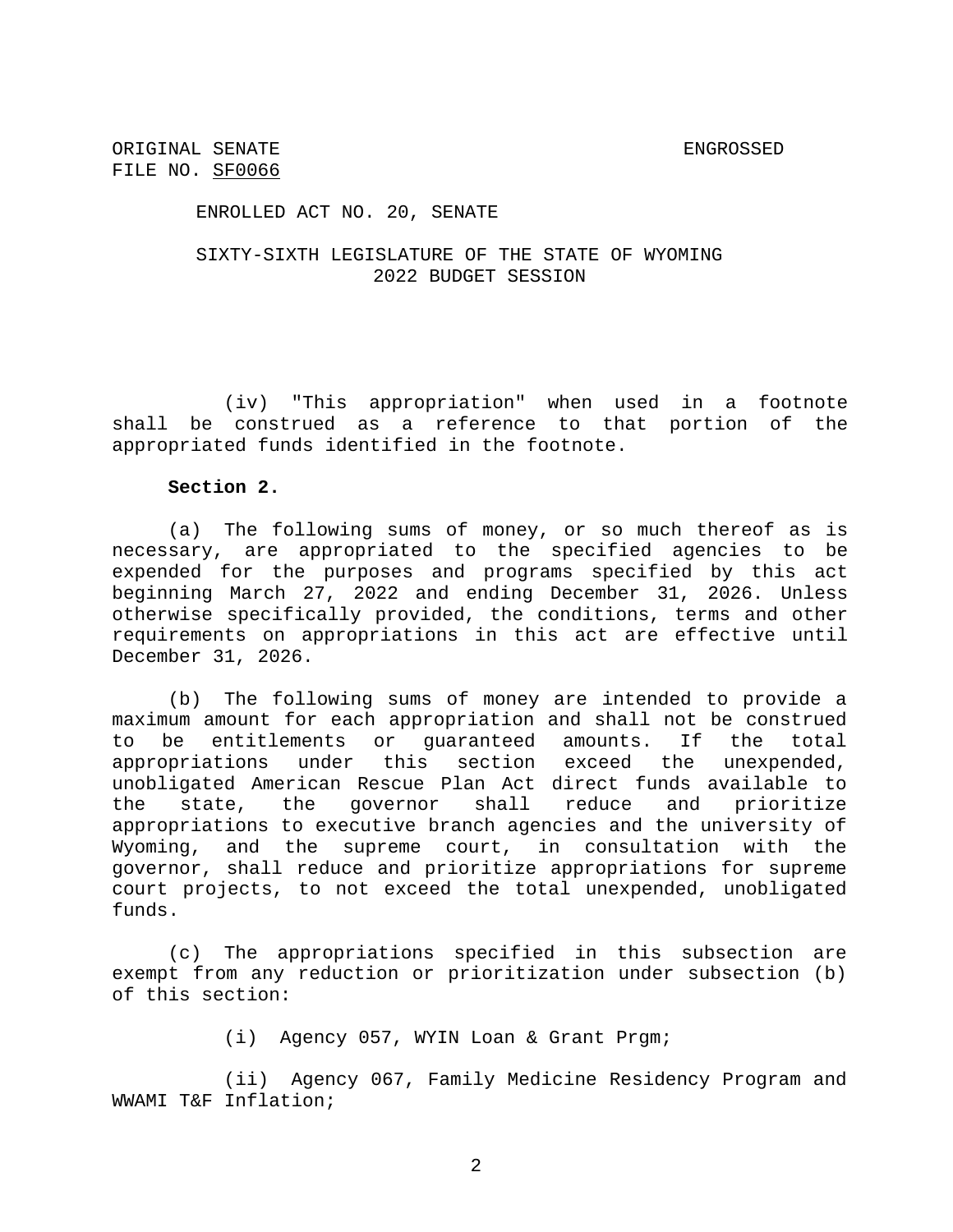ENROLLED ACT NO. 20, SENATE

SIXTY-SIXTH LEGISLATURE OF THE STATE OF WYOMING 2022 BUDGET SESSION

(iii) Agency 101, Circuit Court eFiling, PPE & Tests and Equal Justice Wyoming.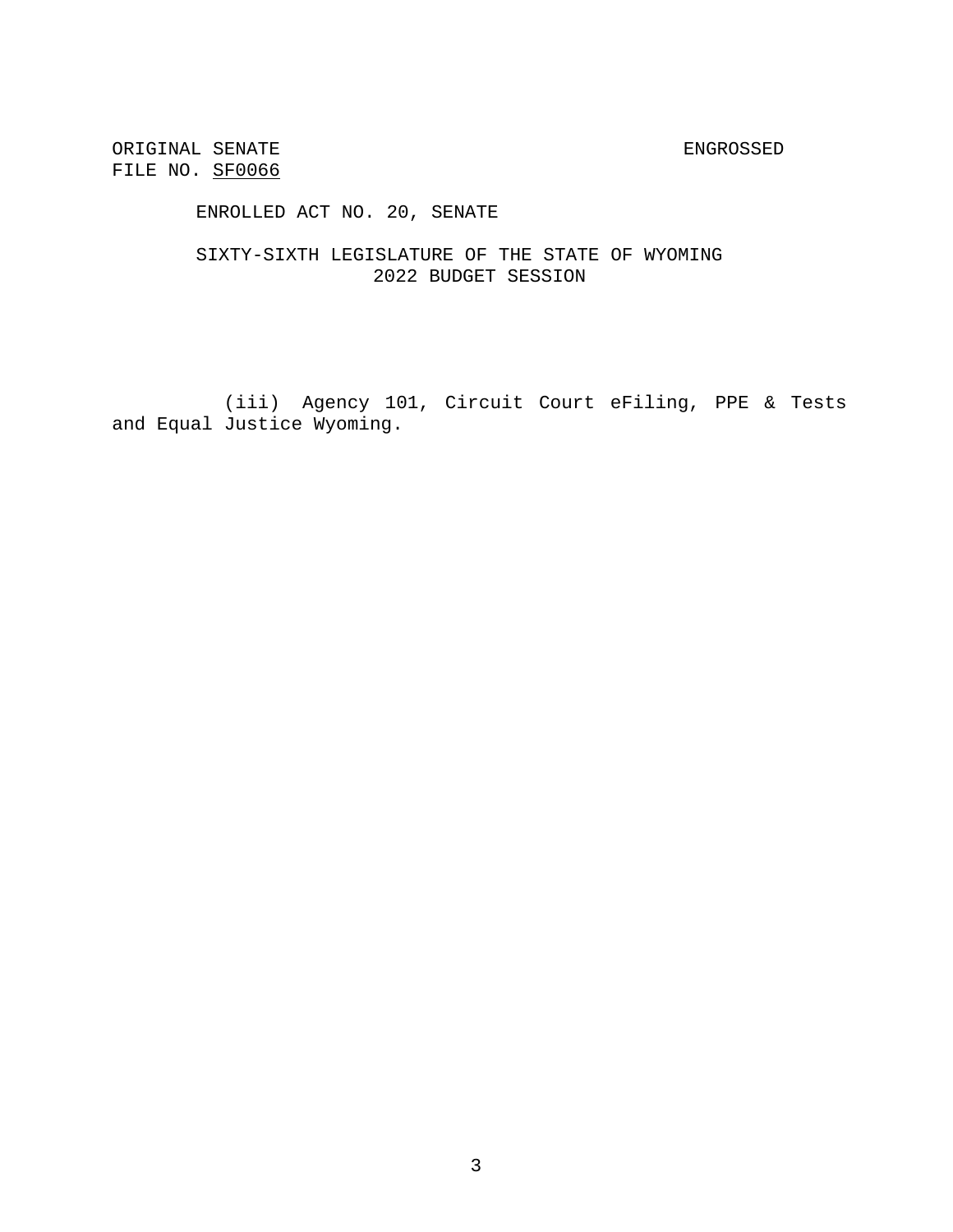ORIGINAL SENATE SENATE SENGROSSED ENGROSSED FILE NO. SF0066

# ENROLLED ACT NO. 20, SENATE

## SIXTY-SIXTH LEGISLATURE OF THE STATE OF WYOMING 2022 BUDGET SESSION

|               |   | <b>OTHER</b> |
|---------------|---|--------------|
| APPROPRIATION |   | FUNDS        |
| <b>FOR</b>    | S |              |

#### **Section 400. AMERICAN RESCUE PLAN DIRECT (ARPD) APPROPRIATIONS**

| AGENCY & PROGRAM                                      |                 |  |
|-------------------------------------------------------|-----------------|--|
| 001 - Discr. Health Response <sup>1.</sup>            | 50,000,000 ARPD |  |
| 001 - Workforce Prgms <sup>2.</sup>                   | 10,000,000 ARPD |  |
| 024 - Outdoor Rec. Grant Prgm <sup>3.</sup>           | 10,000,000 ARPD |  |
| 024 - Outdoor Rec. & Tourism 4.                       | 2,000,000 ARPD  |  |
| 029 - Eligible Water Projects <sup>27.</sup>          | 45,000,000 ARPD |  |
| 045 - Tech. Needs for WyoLink 5.                      | 35,000,000 ARPD |  |
| 045 - Air Service Financial Assistance <sup>25.</sup> | 8,832,058 ARPD  |  |
| 048 - HHS Staffing Stabilization 6.                   | 13,000,000 ARPD |  |
| 048 - HHS Innovation Fund $7$                         | 5,000,000 ARPD  |  |
| 048 - EMS Dispatch Cert. 8.                           | 84,000 ARPD     |  |
| 048 - 2-1-1 Capacity Building $9.$                    | 1,750,000 ARPD  |  |
| 048 - EMS Stabilization Fund $10-$                    | 5,000,000 ARPD  |  |
| $048$ - EMS Regionalization Pilot $11$ .              | 10,000,000 ARPD |  |
| 048 - WYHS (FY2023) 12.                               | 2,749,894 ARPD  |  |
| 048 - HHS Cap. Imprv.                                 |                 |  |
| & Provider Relief <sup>13.</sup>                      | 5,000,000 ARPD  |  |
| $048$ - 24-7 Suicide Prevention $26$ .                | 2,100,000 ARPD  |  |
| 048 - Mental Health Provider                          |                 |  |
| Training Phase II <sup>28.</sup>                      | 200,000 ARPD    |  |
| 048 - First Responder & Law                           |                 |  |
| Enforcement Mental Health Support <sup>29.</sup>      | 1,000,000 ARPD  |  |
| 049 - Crisis Beds/                                    |                 |  |
| Stabilization Svcs <sup>14.</sup>                     | 750,000 ARPD    |  |
| 049 - Food Insecurity -                               |                 |  |
| Network Evaluation 30.                                | 250,000 ARPD    |  |
| 057 - WYIN Loan & Grant Prgm 15.                      | 6,427,477 ARPD  |  |
| 060 - HHS Capital Construction 16.                    | 85,000,000 ARPD |  |
| 060 - Local Gov. Support Projects <sup>17.</sup>      | 50,000,000 ARPD |  |
| 060 - Eligible Water                                  |                 |  |
| & Sewer Projects 18.                                  | 50,000,000 ARPD |  |
| 067 - Family Medicine                                 |                 |  |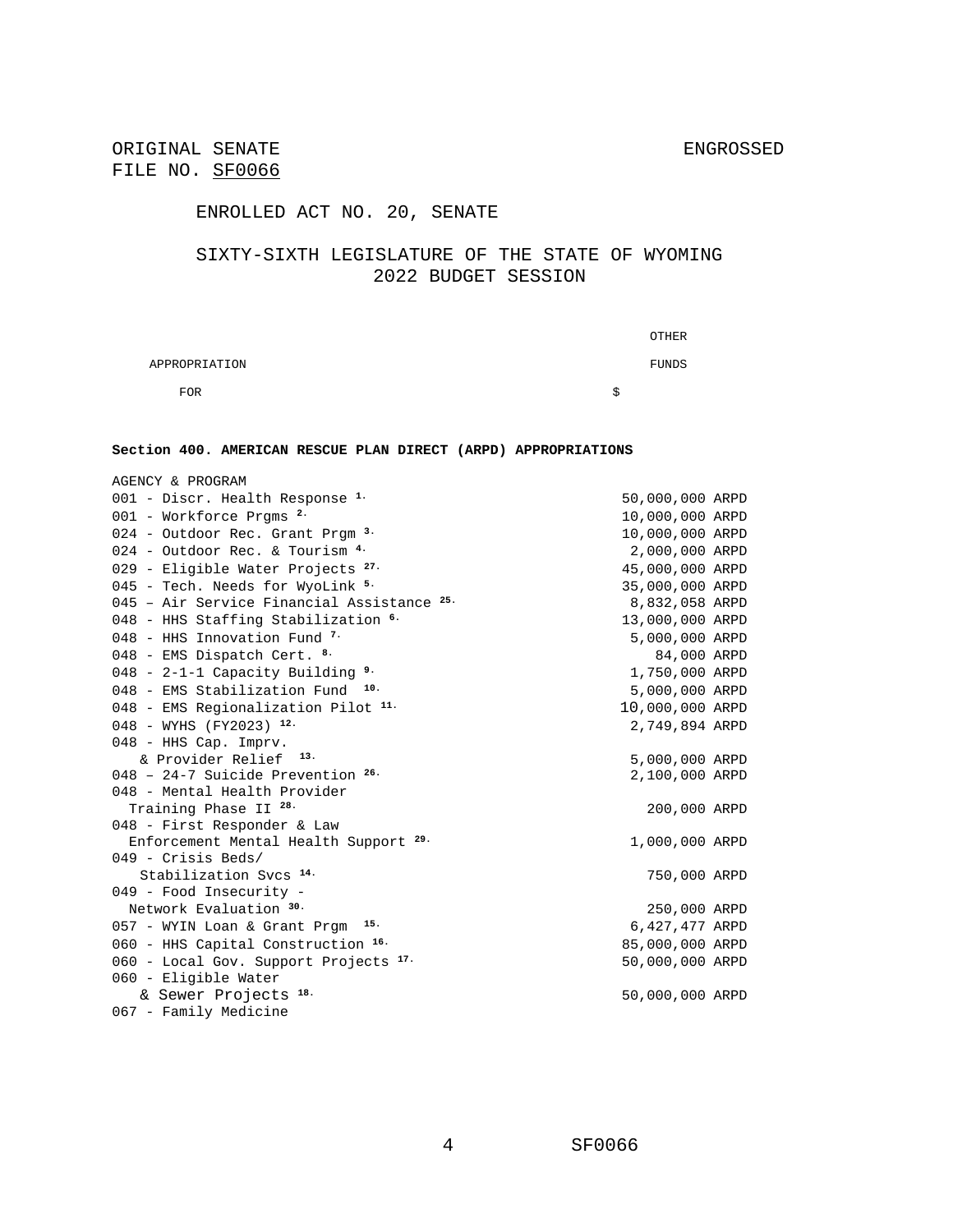#### ENROLLED ACT NO. 20, SENATE

### SIXTY-SIXTH LEGISLATURE OF THE STATE OF WYOMING 2022 BUDGET SESSION

|                                            | OTHER           |
|--------------------------------------------|-----------------|
| APPROPRIATION                              | FUNDS           |
| <b>FOR</b>                                 | \$              |
|                                            |                 |
|                                            |                 |
|                                            |                 |
| Residency Program 19.                      | 708,407 ARPD    |
| 067 - WWAMI T&F Inflation 20.              | 1,579,948 ARPD  |
| 067 - College of Health                    |                 |
| Sciences $31.$                             | 500,000 ARPD    |
| 080 - SUD Treatment Backlog 21.            | 1,200,000 ARPD  |
| 085 - Connect Wyoming $2^{22}$             | 25,000,000 ARPD |
| 101 - Circuit Court eFiling <sup>23.</sup> | 2,140,000 ARPD  |
| $101$ - PPE & Tests $24$ .                 | 150,000 ARPD    |
| 101 - Equal Justice Wyoming $32.$          | 817,900 ARPD    |
| TOTAL                                      | 431,239,684     |

1. This appropriation to the governor's office is for purposes of responding to the COVID-19 public health emergency.

2. (a) This appropriation to the governor's office is for distribution to or through the Wyoming business council, department of workforce services, University of Wyoming or Wyoming community college commission and community colleges for:

- (i) Pre-apprenticeships and apprenticeships;
- (ii) Targeted healthcare workforce programs;
- (iii) Targeted early childhood workforce programs;
- (iv) Dislocated and underemployed talent transition programs;

(v) Workforce development for targeted populations who do not qualify for other assistance, including prisoners released on parole;

(vi) Assistance to former Wyoming residents who have intent to return to Wyoming for careers;

(vii) Economic development training for state, local and private economic development professions.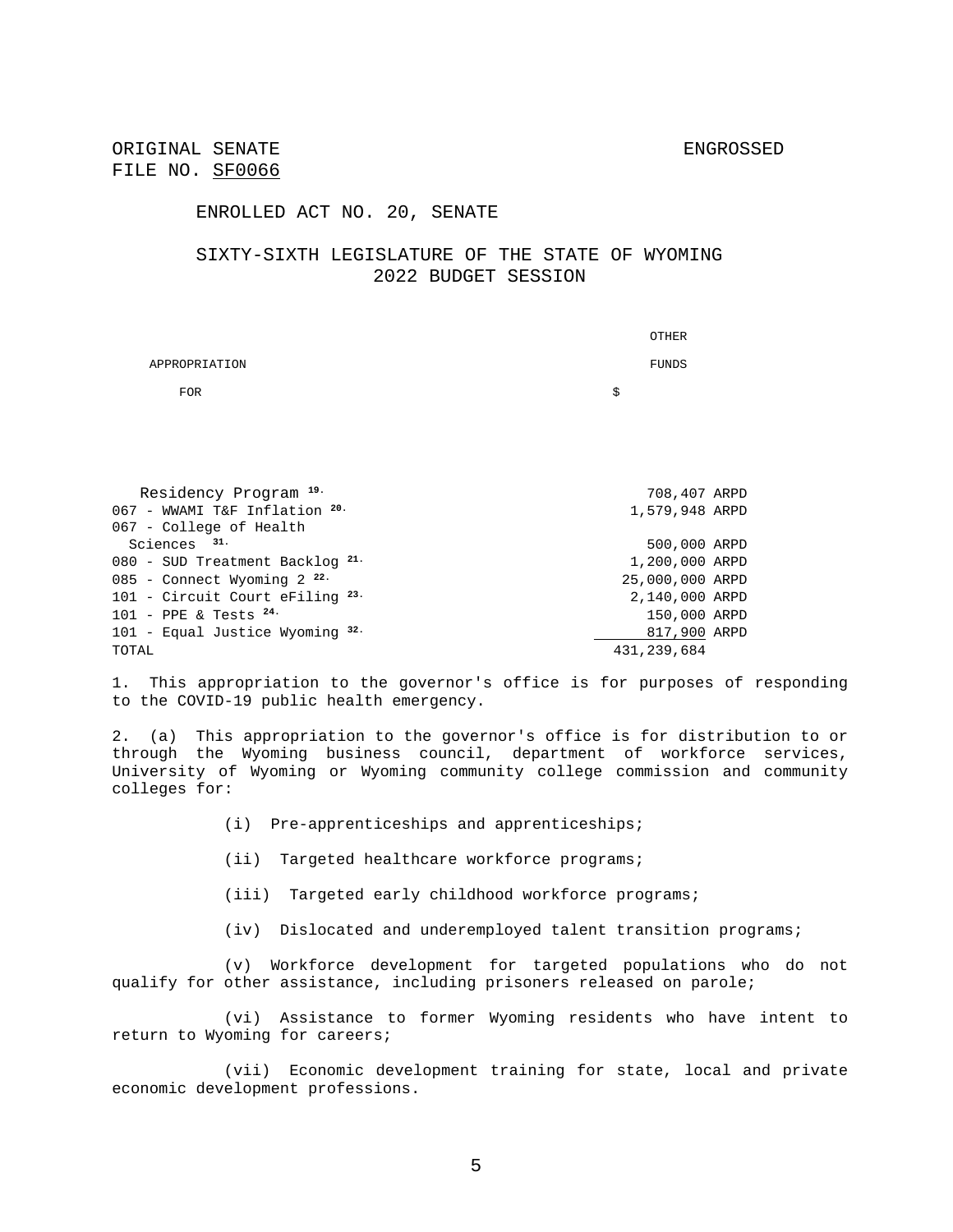ENROLLED ACT NO. 20, SENATE

### SIXTY-SIXTH LEGISLATURE OF THE STATE OF WYOMING 2022 BUDGET SESSION

|               |   | OTHER |
|---------------|---|-------|
| APPROPRIATION |   | FUNDS |
| <b>FOR</b>    | S |       |

(b) No funds from this appropriation shall be expended on postsecondary education other than for career and technical education determined by the governor to be critical to the Wyoming workforce.

3. This appropriation to the department of state parks and cultural resources is for products, projects and grants in response to the COVID-19 public health emergency that qualify as ARPD expenditures.

4. This appropriation to the department of state parks and cultural resources, office of outdoor recreation, is for qualifying ARPD expenditures.

5. This appropriation to the department of transportation is for qualifying ARPD state or local government expenditures related to the WyoLink statewide public safety interoperable radio communications system, hardware and network. This appropriation is for purposes of assisting Wyoming's continued response to the COVID-19 public health emergency and improved connectivity of first responders.

6. This appropriation to the department of health is for purposes of providing emergency funding for staff retention and for attracting employees to health and human services provider groups. The department of health shall provide priority for funding under this footnote to employees who care for vulnerable populations and at risk populations.

7. This appropriation to the department of health is for purposes of providing grants for health and human services innovations in rural health care, long-term care, provision of human services, community behavioral health, mental health and health information technology and digital medical innovation.

8. This appropriation to the department of health is for the establishment of emergency medical dispatch statewide certification, which could include training, hardware and other activities to improve emergency response times and patient outcomes related to the emergency response to the COVID-19 public health emergency.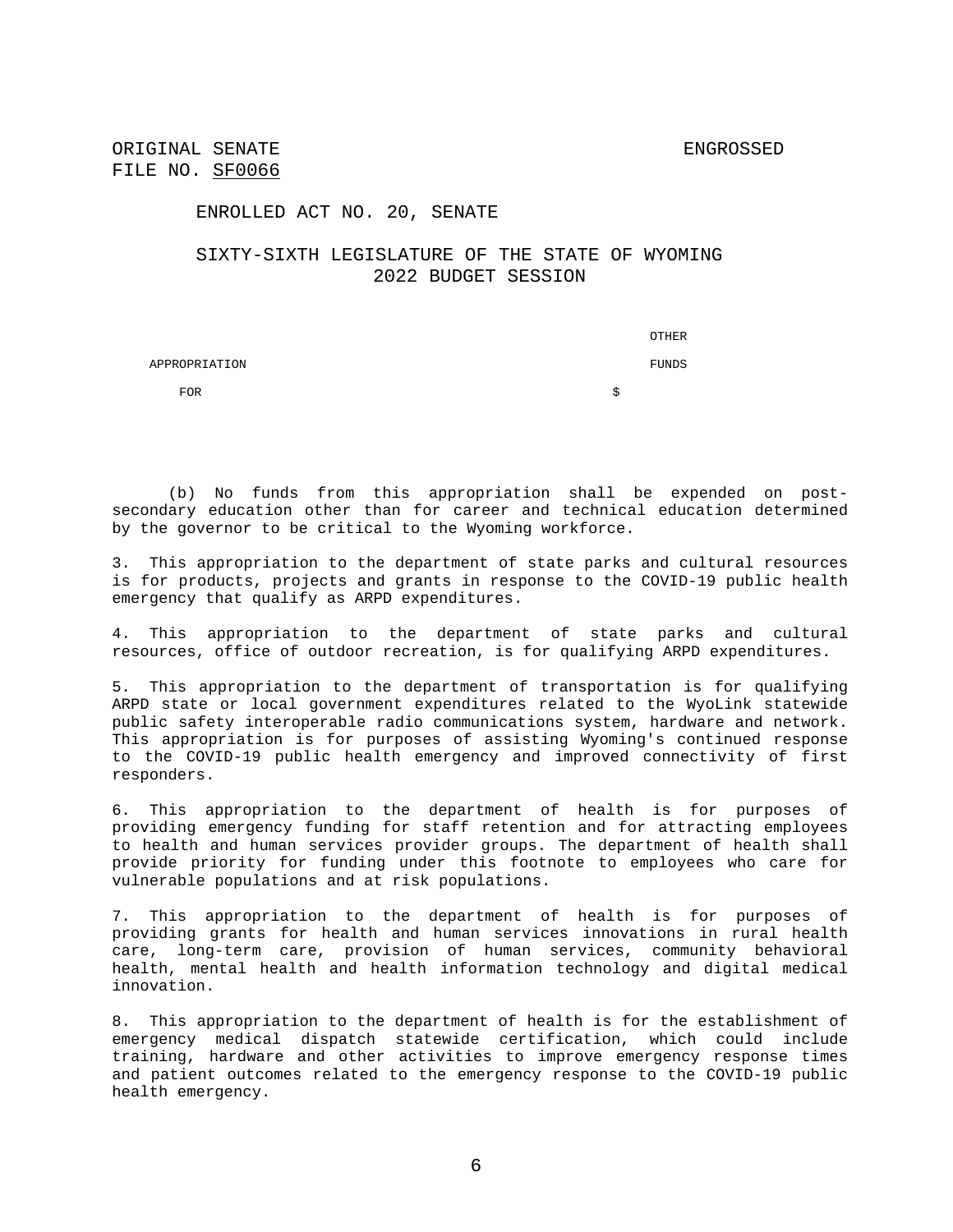ENROLLED ACT NO. 20, SENATE

# SIXTY-SIXTH LEGISLATURE OF THE STATE OF WYOMING 2022 BUDGET SESSION

|               | OTHER |
|---------------|-------|
| APPROPRIATION | FUNDS |
| <b>FOR</b>    | Ŝ     |

9. This appropriation to the department of health is for purposes of enhancing the capacity of the Wyoming 2-1-1 directory of resources to provide comprehensive information and referrals to improve the emergency response to the COVID-19 public health emergency.

10. This appropriation to the department of health is for purposes of providing grants to stabilize emergency medical services. The department shall not provide any grant under this footnote if the grant will prolong a business entity that otherwise does not have the resources needed to continue to operate during the period of the grant.

11. This appropriation to the department of health is for purposes of establishing an emergency medical services regionalization pilot opportunity for the five (5) trauma regions across Wyoming and investigating alternative options for emergency medical services that improve access and reduce costs. Expenditure of this appropriation is conditioned upon a match of funds in the ratio of one dollar (\$1.00) of appropriated funds to not less than one dollar (\$1.00) from any other source.

12. This appropriation to the department of health, aging division, is for the Wyoming home services program. This appropriation shall be used in lieu of expenditure of state general funds for any qualifying ARPD expenditures for the Wyoming home services program.

13. This appropriation to the department of health is for purposes of providing grants to health and human services providers to improve existing infrastructure and to provide financial relief to providers who are at imminent risk of closure. Grants shall be distributed to providers as determined by the department.

14. This appropriation to the department of family services is for crisis beds and stabilization services, provided that the department shall not expend funds from this total appropriation to support the overall capacity of residential and group home beds in excess of the number of certified beds on January 1, 2020.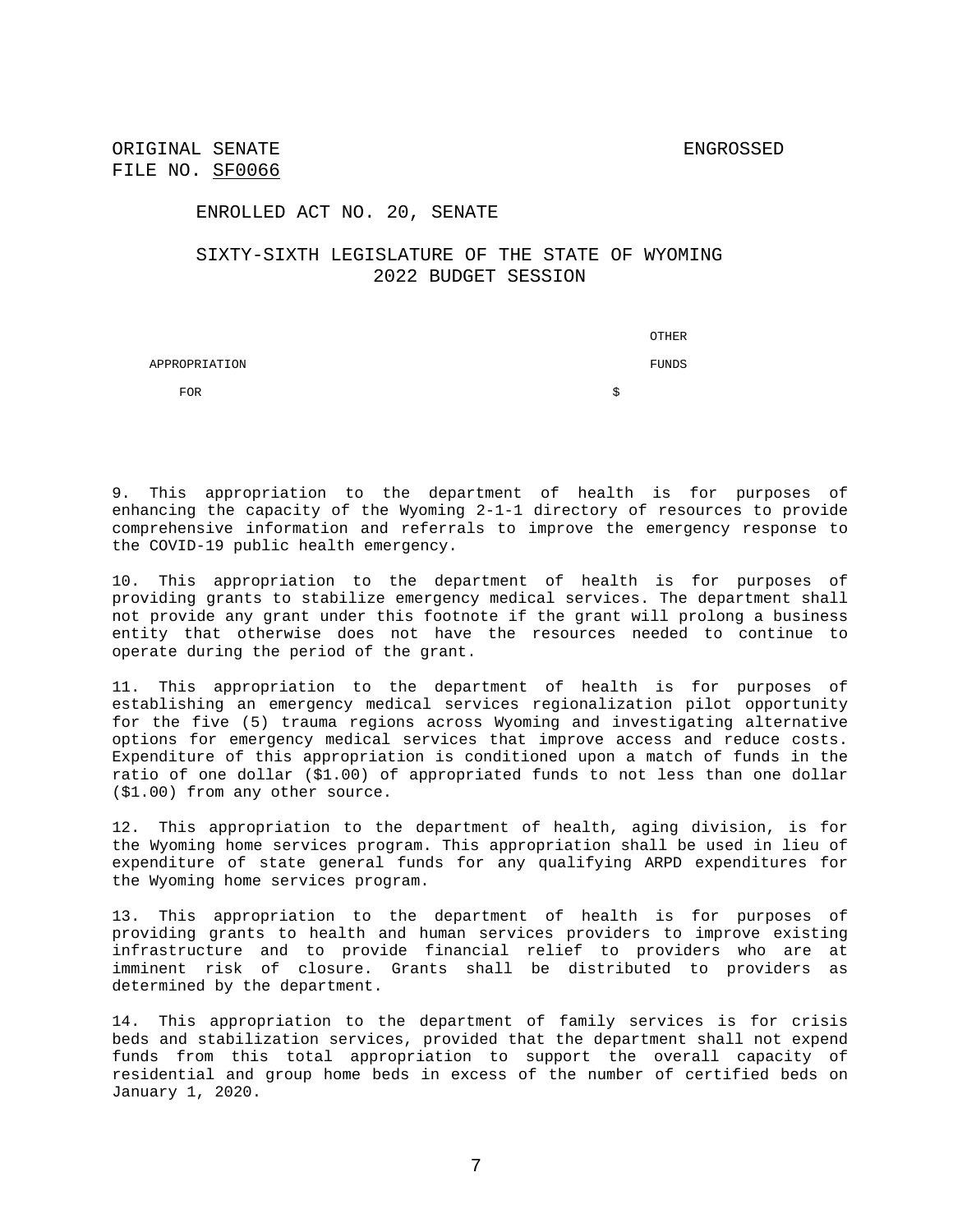ORIGINAL SENATE SENATE FILE NO. SF0066

#### ENROLLED ACT NO. 20, SENATE

# SIXTY-SIXTH LEGISLATURE OF THE STATE OF WYOMING 2022 BUDGET SESSION

|               | OTHER |
|---------------|-------|
| APPROPRIATION | FUNDS |
| <b>FOR</b>    |       |

15. This appropriation to the Wyoming community college commission is for the Wyoming investment in nursing program. Notwithstanding the source of funding for this appropriation, it is the intent of the legislature that the standard budget of the Wyoming investment in nursing program within the Wyoming community college commission be requested from state general funds for the immediately succeeding fiscal biennium.

16. (a) Of this appropriation to the office of state lands and investments sixty-three million dollars (\$63,000,000.00)ARPD shall be for purposes of providing grants for qualifying health and human services infrastructure and capital construction investments. Grants from this appropriation shall be determined by the state loan and investment board. The following conditions shall apply to all grants provided under this footnote:

(i) The maximum grant for any single project shall be ten million dollars (\$10,000,000.00);

(ii) A needs analysis determination shall be conducted by the state loan and investment board and may include a review of the project sponsor's financial information, including but not limited to revenue and other projections, budgets, financial statements and audits;

(iii) Expenditure of the grant by the recipient is conditioned upon a match of funds in the ratio of one dollar (\$1.00) of grant funds to not less than one dollar (\$1.00) from any other source, including in-kind contributions to the project, except that the state loan and investment board may modify this matching requirement upon determination of need as provided in paragraph (a)(ii) of this footnote.

(b) Of this appropriation to the office of state lands and investments, seven million dollars (\$7,000,000.00)ARPD shall be for the purpose of providing grants to community mental health center regional crisis stabilization facilities and women's substance use disorder facilities.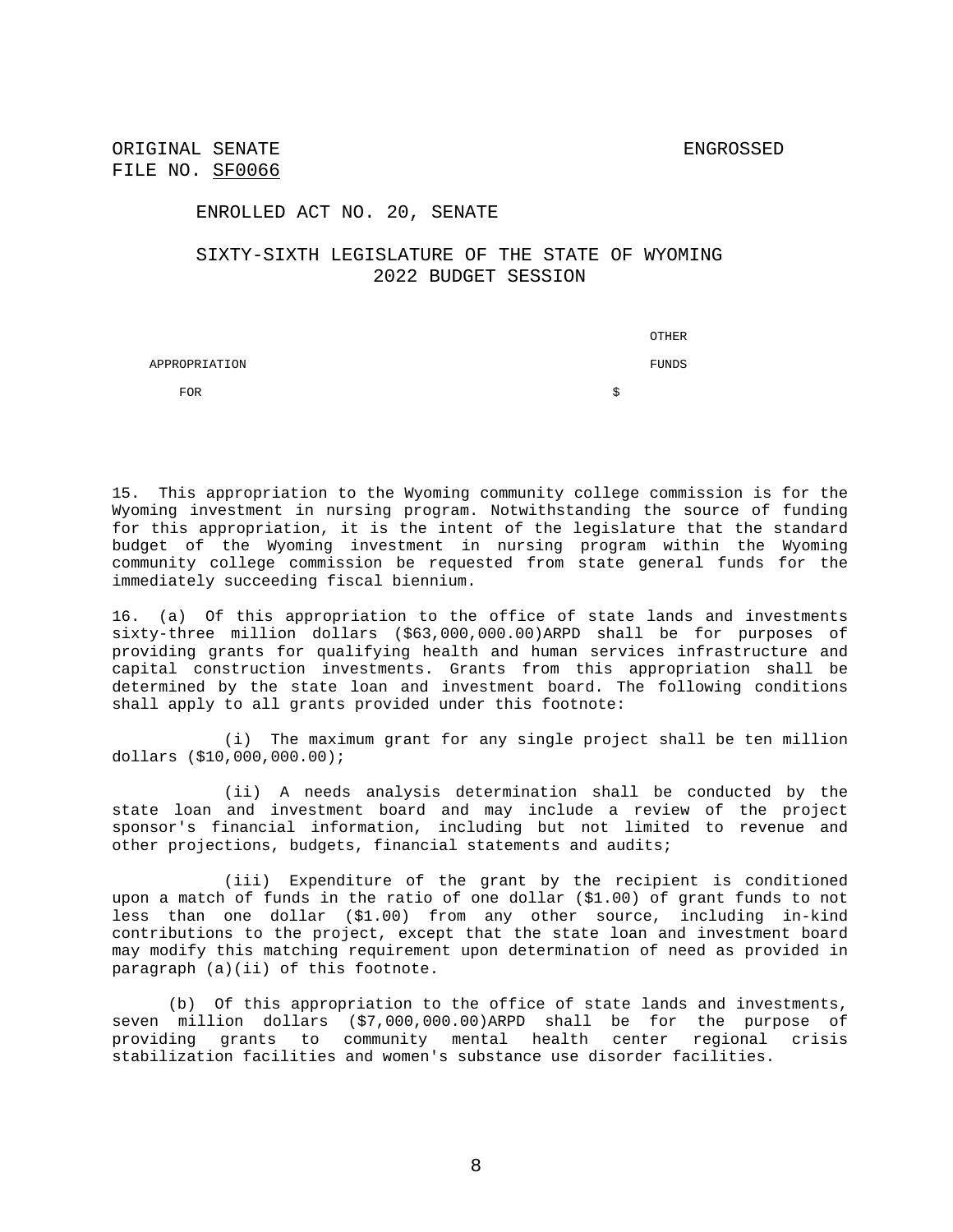ENROLLED ACT NO. 20, SENATE

# SIXTY-SIXTH LEGISLATURE OF THE STATE OF WYOMING 2022 BUDGET SESSION

|               |   | THER  |
|---------------|---|-------|
| APPROPRIATION |   | FUNDS |
| <b>FOR</b>    | S |       |

(c) Of this appropriation to the office of state lands and investments, fifteen million dollars (\$15,000,000.00)ARPD shall be for the purpose of providing grants to rural health clinics. Grants from this appropriation shall be determined by the state loan and investment board. The following conditions shall apply to this appropriation:

(i) Up to thirteen million dollars (\$13,000,000.00)ARPD may be expended to provide grants related to costs incurred by rural health clinics for qualifying infrastructure and capital construction investments. The maximum grant for any single project shall be one million five hundred thousand dollars (\$1,500,000.00);

(ii) Up to two million dollars (\$2,000,000.00)ARPD may be expended to provide grants for rural telehealth pilot projects.

17. This appropriation to the office of state lands and investments is for administrative costs and merit based allocations of competitive grant funding to cities, counties and tribal governments to address the COVID-19 public health emergency or its negative economic impacts. Applications for eligible water and wastewater projects shall receive a lower priority from this appropriation than other eligible applications. Subject to the limitations provided in this footnote, the allocations of the competitive grant funding shall be determined by the state loan and investment board.

18. (a) This appropriation to the office of state lands and investments is for the allocation of competitive grant funding to cities, counties, special districts and tribal governments for eligible water and wastewater projects. The allocation of the competitive grant funding shall be determined by the state loan and investment board. The following conditions shall apply to all grants provided under this footnote:

(i) The maximum grant for any single project shall be seven million five hundred thousand dollars (\$7,500,000.00);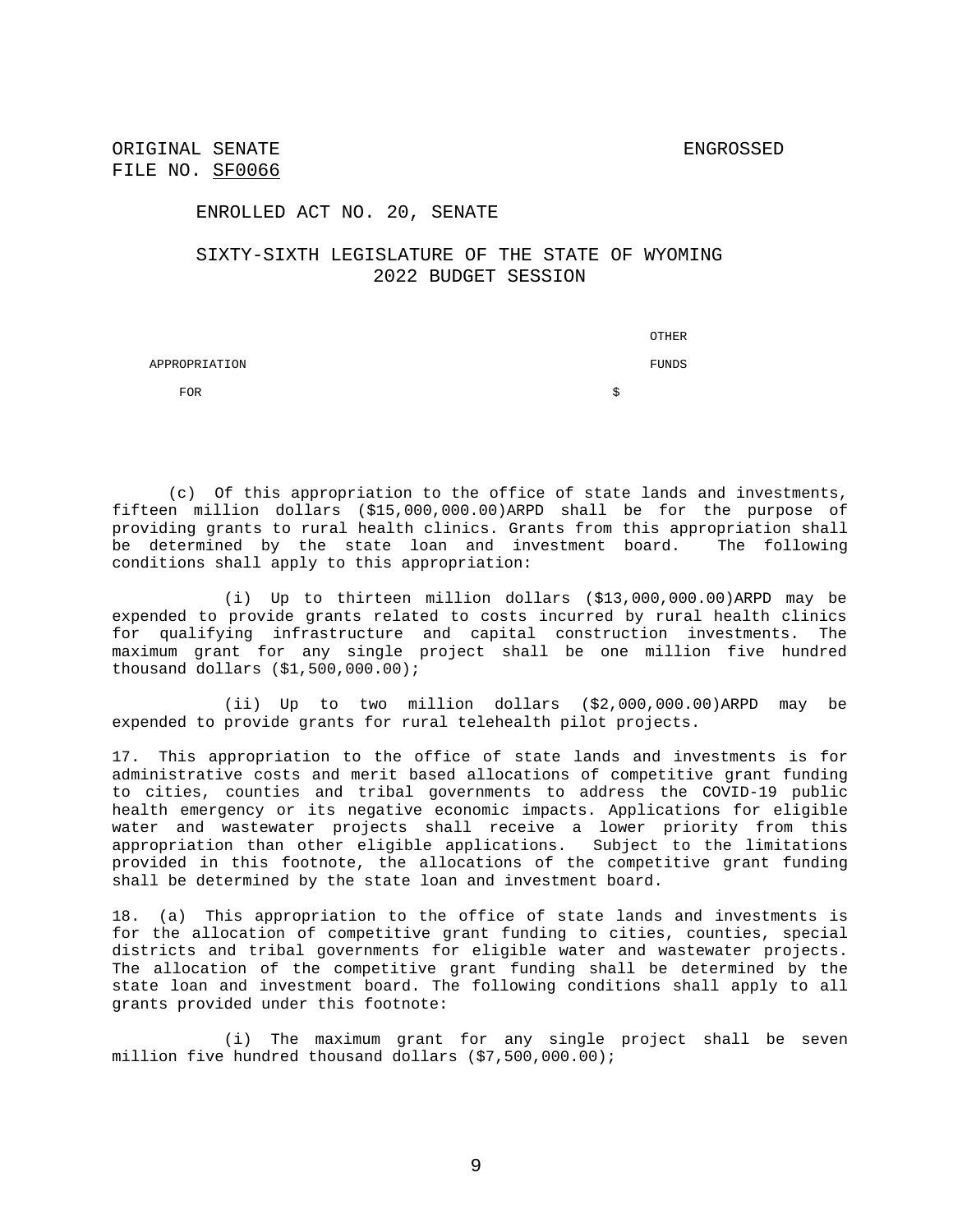#### ENROLLED ACT NO. 20, SENATE

### SIXTY-SIXTH LEGISLATURE OF THE STATE OF WYOMING 2022 BUDGET SESSION

|               | OTHER |
|---------------|-------|
| APPROPRIATION | FUNDS |
| <b>FOR</b>    | S     |

(ii) Expenditure of the grant by the recipient is conditioned upon a match of funds in the ratio of eighty-five cents (\$0.85) of grant funds to not less than fifteen cents (\$0.15) from matching funds provided by the project sponsor.

19. This appropriation to the University of Wyoming is for the family medical residency program.

20. This appropriation to the University of Wyoming WWAMI medical education program is to be expended solely for student tuition and fees if determined in writing by the Wyoming attorney general to be permissible under state and federal law. The Wyoming attorney general's written determination shall be provided to the state auditor's office before funds are released for the university from this appropriation.

21. This appropriation to the department of corrections is for purposes of resolving the substance use disorder treatment backlog created by the COVID-19 public health emergency.

22. (a) This appropriation to the Wyoming business council is for purposes of increasing broadband connectivity to improve access to and meet the increased need for reliable high-speed internet service. In administering funds distributed and expended under this footnote, the Wyoming business council shall:

(i) Include performance requirements in its contracts with grant recipients, which performance requirements shall, at a minimum, require the grant recipient and any successor in interest to offer and provide continuous service to broadband customers during at least the first seven (7) years after substantial completion of the relevant project for which grant funds were expended;

(ii) Strive to increase the availability of broadband services available in Wyoming rural, unserved and underserved areas and in Wyoming cities, towns and counties that lack competition in broadband services;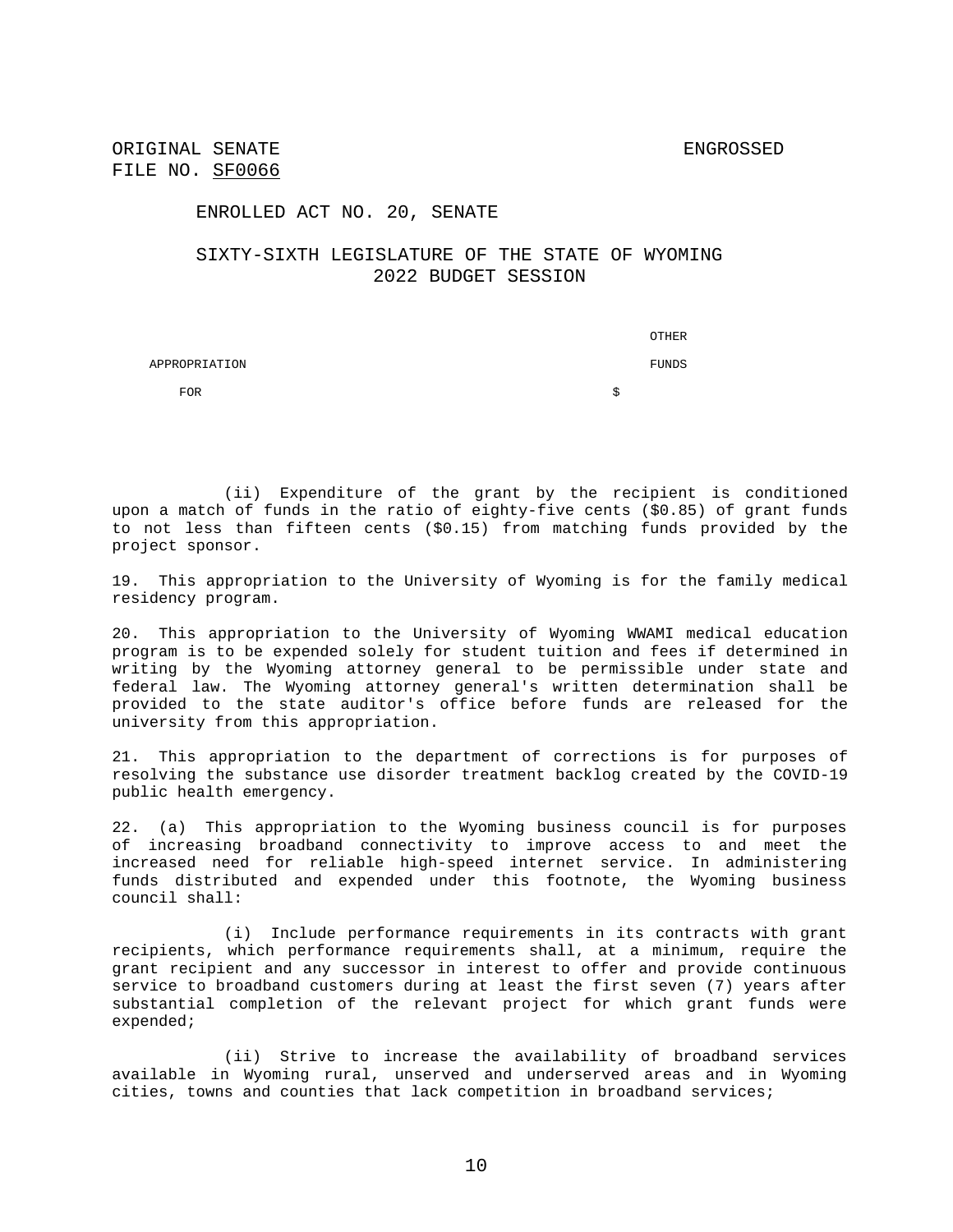ENROLLED ACT NO. 20, SENATE

### SIXTY-SIXTH LEGISLATURE OF THE STATE OF WYOMING 2022 BUDGET SESSION

 OTHER APPROPRIATION FUNDS  $\mathsf{FOR}$  by the set of the set of the set of the set of the set of the set of the set of the set of the set of the set of the set of the set of the set of the set of the set of the set of the set of the set of the set of

(iii) For middle-mile broadband projects as defined by W.S. 9-12-1501(h)(ii) that receive or expend funds from this appropriation, require project recipients to allow last-mile broadband providers access to those middle-mile conduits at a reasonable rate as determined by the council. Equitable rates shall be determined by the council by comparing the maintenance costs, investment and any subsidy involved in the particular middle-mile conduit at issue;

(iv) For any projects that receive or expend funds from this appropriation, implement buildout requirements that include milestones and network performance testing requirements, as determined by the council.

(b) Of the appropriation in subsection (a) of this footnote, expenditure of fifteen million dollars (\$15,000,000.00)ARPD is conditioned upon a match of funds in the ratio of one dollar (\$1.00) of appropriated funds to not less than fifty cents (\$0.50) of private sector matching funds from project participants. Private sector matching funds provided under this subsection shall be accounted for in the aggregate of appropriated funds expended and not on a per project basis. Private sector matching funds provided under this subsection shall include future maintenance commitments that will be expended within the first three (3) years of the life of the project and any other allowable expense authorized by the Infrastructure Investment and Jobs Act, P.L. 117-58.

(c) It is the intent of the legislature that the appropriation in subsection (a) of this footnote leverage additional federal funds for broadband connectivity under the Infrastructure Investment and Jobs Act, P.L. 117-58 to the maximum extent possible and not less than one dollar (\$1.00) of appropriated funds to four dollars (\$4.00) of federal matching funds.

23. This appropriation to the supreme court is for the implementation of electronic filing of court documents in the Wyoming circuit courts and for associated maintenance and support as a mechanism to employ technology to limit the number of members of the public who are present in courthouses as a mitigation strategy to slow the spread of COVID-19.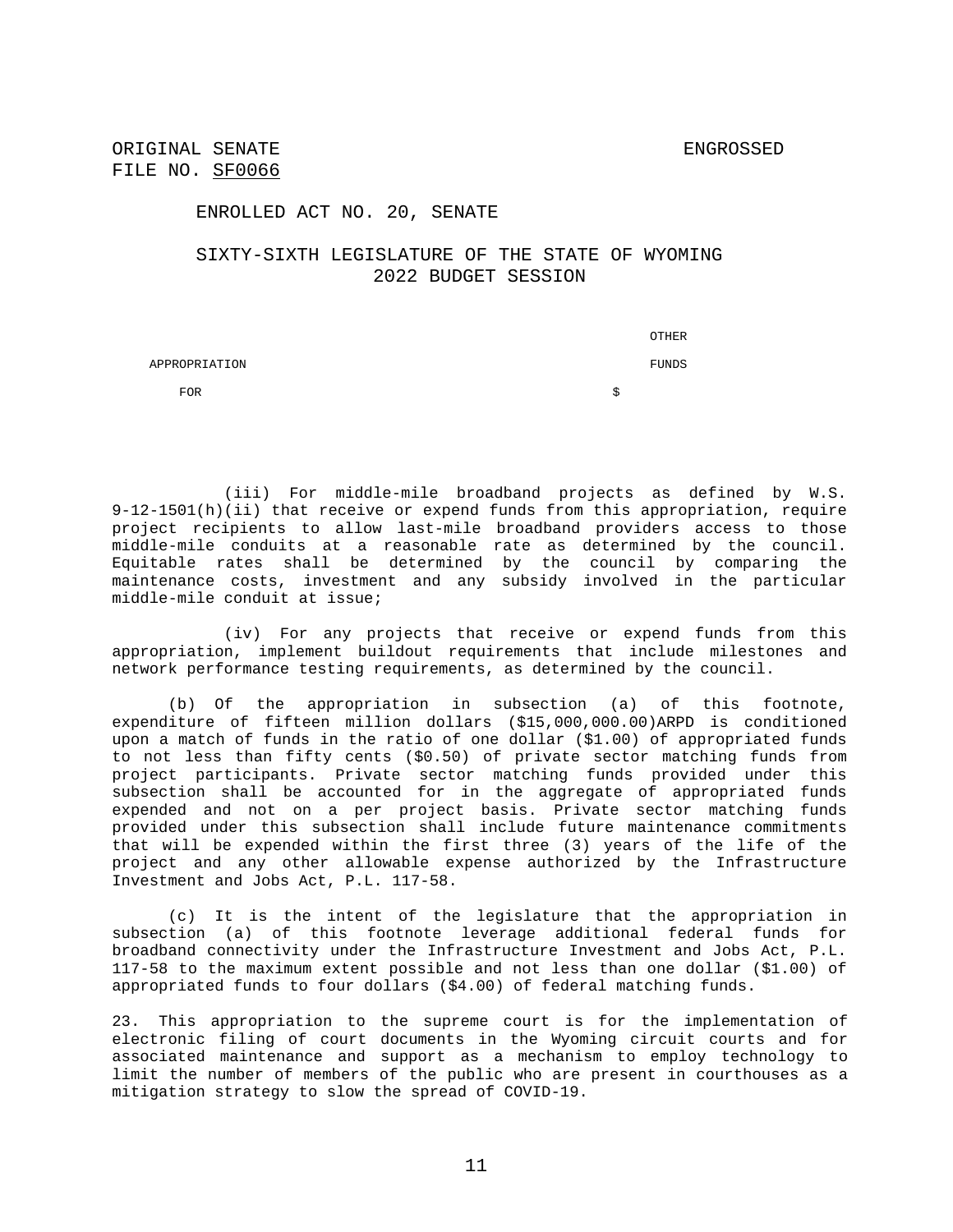ENROLLED ACT NO. 20, SENATE

### SIXTY-SIXTH LEGISLATURE OF THE STATE OF WYOMING 2022 BUDGET SESSION

 OTHER APPROPRIATION FUNDS  $\mathsf{FOR}$  by the set of the set of the set of the set of the set of the set of the set of the set of the set of the set of the set of the set of the set of the set of the set of the set of the set of the set of the set of

24. This appropriation to the supreme court is for purposes of implementing COVID-19 mitigation measures including, but not limited to acquisition of personal protective equipment to slow the spread of COVID-19.

25. This appropriation to the department of transportation is to provide aid to commercial air providers to mitigate financial hardship, including supporting payroll costs, lost pay and benefits for returning employees, support of operations and maintenance of existing equipment and facilities.

26. This appropriation to the department of health is to procure twenty-four (24) hours per day suicide prevention services.

27. (a) This appropriation to the Wyoming water development office is for the allocation of competitive grant funding to cities, counties, special districts and tribal governments for eligible water projects. The final allocation of the competitive grant funding shall be determined by the Wyoming water development commission. The office of state lands and investments and department of environmental quality shall consult with and provide technical assistance to the Wyoming water development office in the application process and administration of grants pursuant to this footnote. The Wyoming water development commission and the directors of the Wyoming water development office, the office of state lands and investments and the department of environmental quality may establish an informal working group to facilitate any consultation and technical assistance among the agencies. The Wyoming water development office, or the working group if created, shall forward the determination of eligibility and potential prioritization, including funding recommendation, to the Wyoming water development commission. The following conditions shall apply to all grants provided under this footnote:

(i) The maximum grant awarded for any single eligible project shall not exceed eighty-five percent (85%) of the estimated project costs or seven million five hundred thousand dollars (\$7,500,000.00), whichever is less;

(ii) Subject to federal law, a grant awarded under this footnote shall be conditioned upon the recipient agreeing to be responsible for: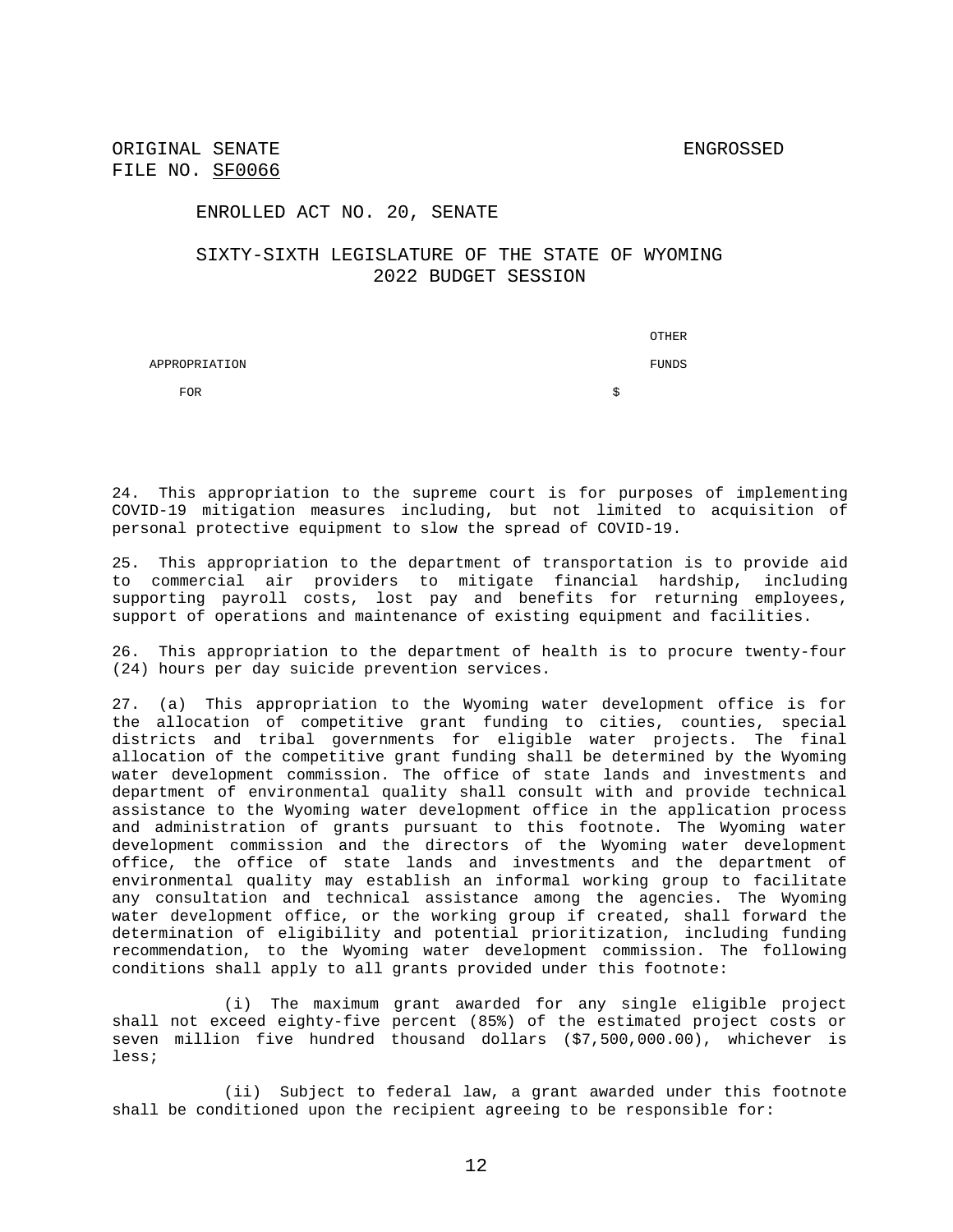#### ENROLLED ACT NO. 20, SENATE

# SIXTY-SIXTH LEGISLATURE OF THE STATE OF WYOMING 2022 BUDGET SESSION

|               | OTHER |
|---------------|-------|
| APPROPRIATION | FUNDS |
| <b>FOR</b>    | S     |

(A) Compliance with all applicable requirements of the American Rescue Plan Act of 2021, P.L. No. 117-2;

(B) The operation and maintenance of the project;

(C) All project expenditures in excess of the total project grant award amount;

(D) Repaying the entirety, or a portion, of the grant award if the recipient abandons completion of the project, or if a portion of the project is ultimately determined to be ineligible for American Rescue Plan Act funds;

(E) Any additional consideration deemed necessary by the Wyoming water development office to protect the use of public funds;

(F) Expending grant funds before December 1, 2026.

(iii) Decisions of the Wyoming water development commission, Wyoming water development office, office of state lands and investments and department of environmental quality relating to determinations of project eligibility and prioritization, including recommendations relating to grant award amounts, are specifically exempt from all provisions of the Wyoming Administrative Procedure Act including provisions for judicial review under W.S. 16-3-114 and 16-3-115;

(iv) The Wyoming water development commission and Wyoming water development office shall report the approved projects and awarded grant amounts to the select water committee and joint appropriations committee.

28. This appropriation to the department of health is for the purpose of training one hundred three (103) mental health first aid trainers across the state to include two (2) trainers in each county, one (1) trainer in each school district, one (1) trainer in each community college district and one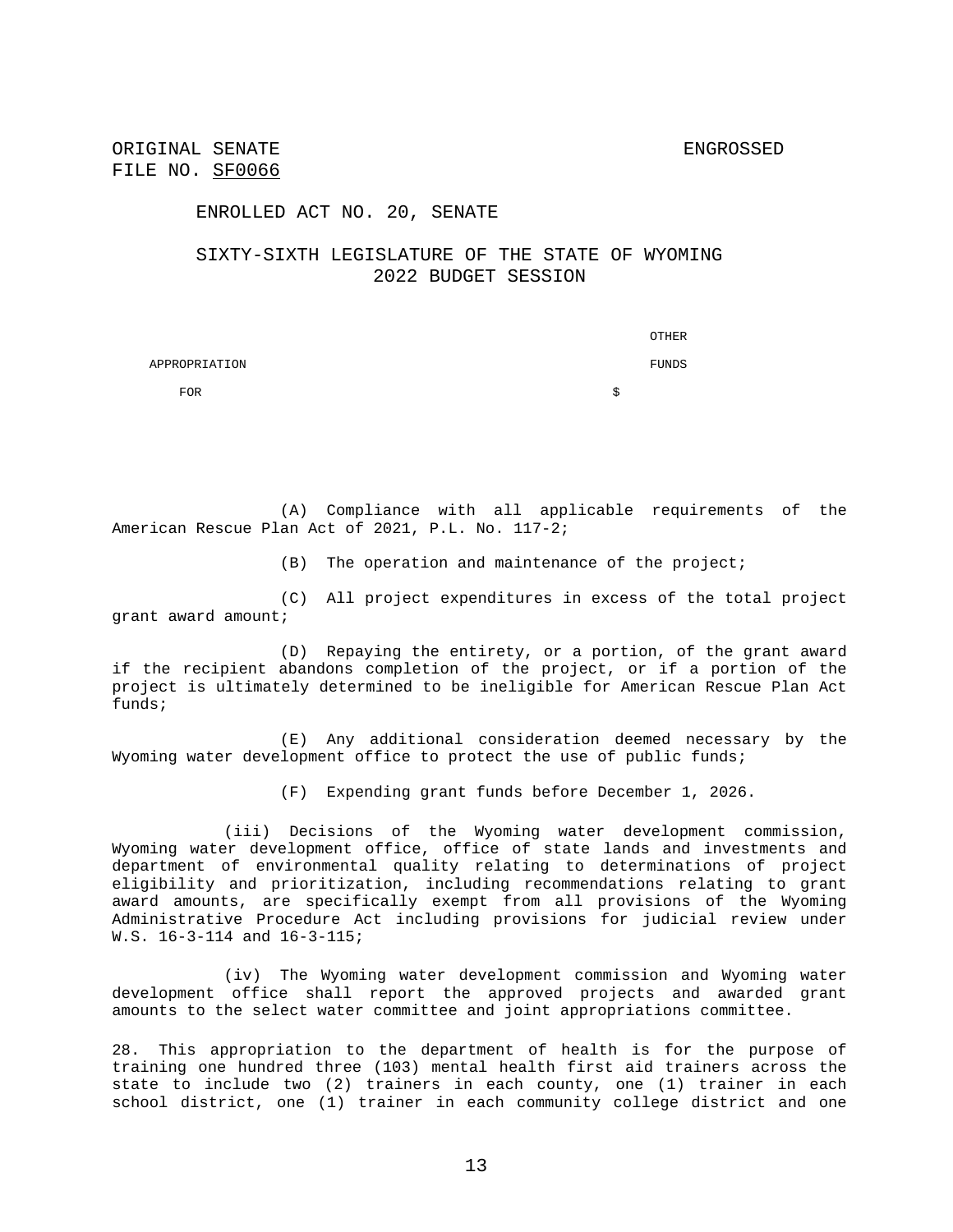ORIGINAL SENATE SENATE FILE NO. SF0066

#### ENROLLED ACT NO. 20, SENATE

### SIXTY-SIXTH LEGISLATURE OF THE STATE OF WYOMING 2022 BUDGET SESSION

 OTHER APPROPRIATION FUNDS  $\mathsf{FOR}$  by the set of the set of the set of the set of the set of the set of the set of the set of the set of the set of the set of the set of the set of the set of the set of the set of the set of the set of the set of

(1) trainer in the University of Wyoming. This appropriation is intended to increase access to mental health first aid trainers for purposes of training community members to assist residents experiencing mental health or substance abuse challenges due to the COVID-19 pandemic.

29. (a) This appropriation to the department of health is for the purpose of establishing a grant program for emergency medical service providers and county and municipal law enforcement agencies to deliver and improve access to mental health services for first responders as defined by W.S. 27-14-102(a)(xxxi) and law enforcement officers. An emergency medical service provider or county or municipal law enforcement agency seeking a grant under this footnote shall apply to the department detailing the provider's or agency's grant proposal on an application provided by the department. Grant proposals shall be evaluated by the department and prioritized for grant funding based on the following criteria:

(i) The degree to which the proposal will reasonably achieve the intent of this program;

(ii) The adequacy of the proposal's approach to ensuring that any mental health programming funded through the receipt of a grant can be independently sustained by the emergency medical service provider or county or municipal law enforcement agency into the future.

30. This appropriation to the department of family services is for the purpose of planning a system to maximize state and local food distribution and minimize waste of donated and publicly purchased food to feed needy children, families and elderly persons with the intent to identify best practices and opportunities for enhancement and improvement.

31. This appropriation to the University of Wyoming's college of health sciences is for purposes of setting up and developing an accredited physician assistant training program capable of educating and training cohorts of five (5) Wyoming physician assistant students per year. The program shall work and align as closely as possible with current medical education and training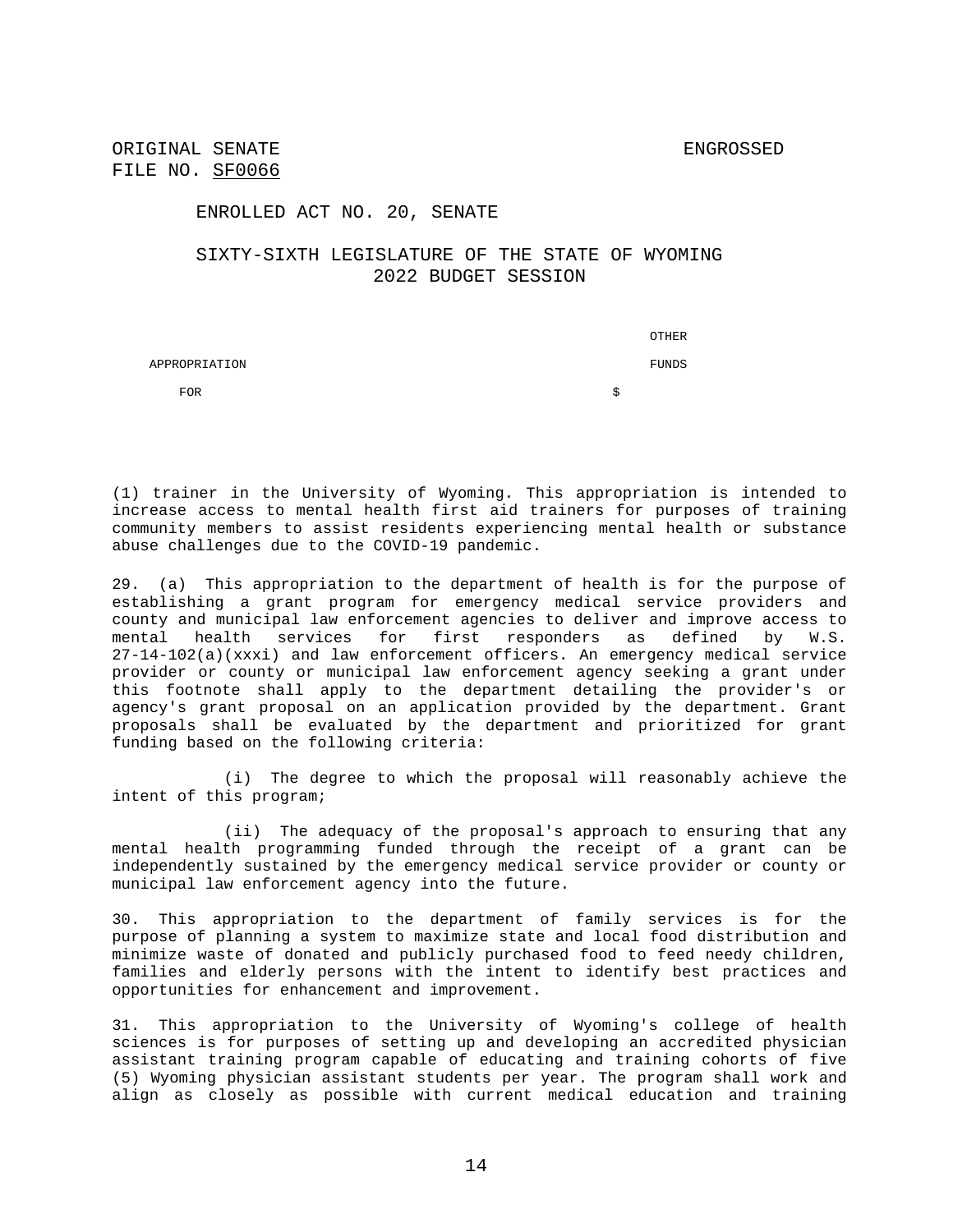#### ENROLLED ACT NO. 20, SENATE

### SIXTY-SIXTH LEGISLATURE OF THE STATE OF WYOMING 2022 BUDGET SESSION

 OTHER APPROPRIATION FUNDS  $\mathsf{FOR}$  by the set of the set of the set of the set of the set of the set of the set of the set of the set of the set of the set of the set of the set of the set of the set of the set of the set of the set of the set of

programs. The physician assistant program may allow students to participate remotely from any Wyoming community college as practicable.

32. This appropriation to the supreme court is for purposes of assisting with the provision of civil legal needs of low-income individuals, clients with special needs and other vulnerable populations and improving access to legal services during the COVID-19 pandemic through equal justice Wyoming. This appropriation shall be used by the supreme court to implement a common case management system for nonprofit civil legal aid providers, create an online triage portal for low-income individuals allowing for increased access to civil legal services, broaden access for limited English proficient individuals to the court system through remote interpretation and upgrade the equal justice Wyoming website, which serves as the central information repository for clients seeking legal assistance.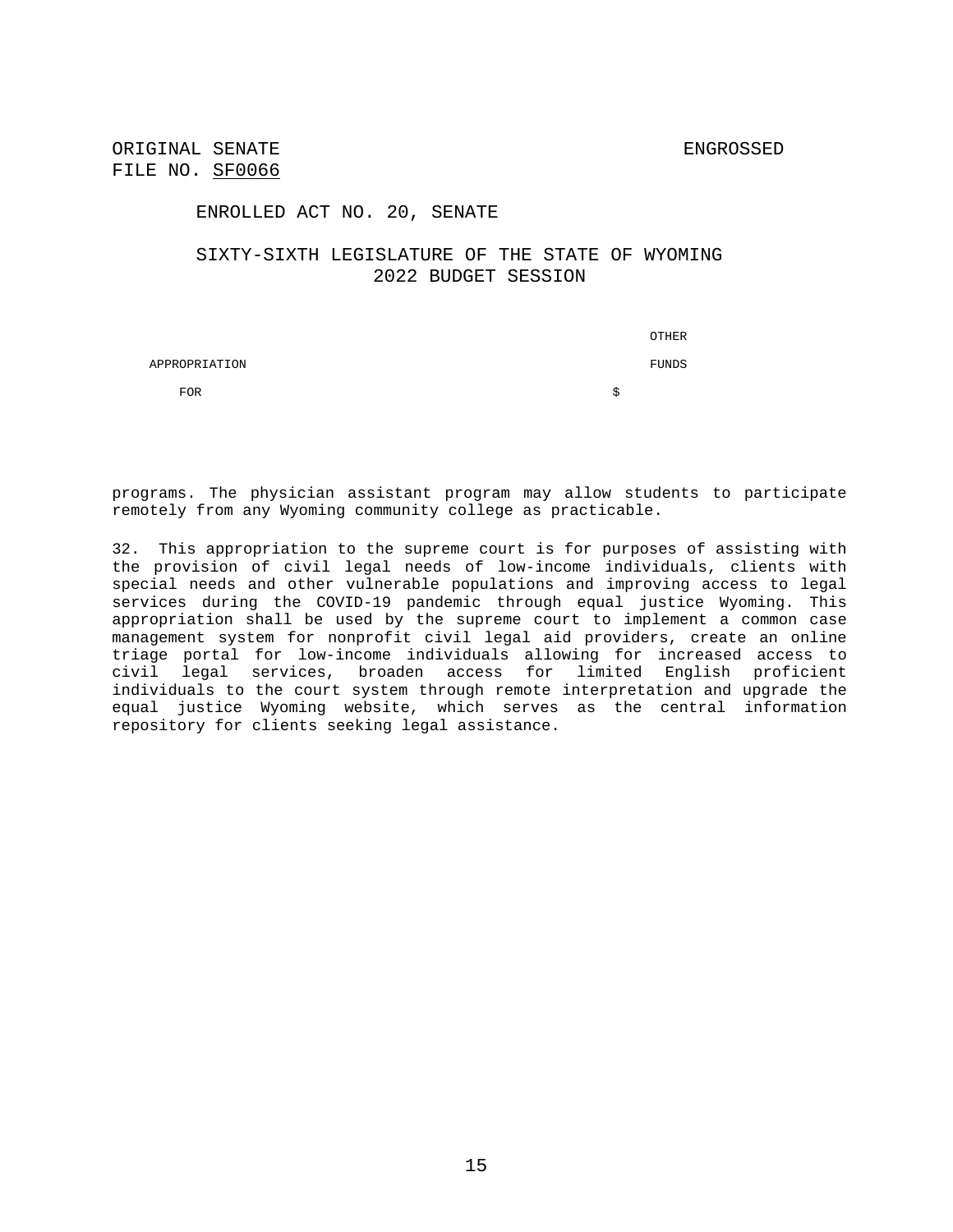ENROLLED ACT NO. 20, SENATE

SIXTY-SIXTH LEGISLATURE OF THE STATE OF WYOMING 2022 BUDGET SESSION

### **Section 3.**

(a) Funds appropriated under this act may be expended or obligated by the executive branch or judicial branch subject to the following conditions:

(i) It is the intent of the legislature that the appropriations in this act not be included in the respective agencies' standard budget for the immediately succeeding fiscal biennium, unless otherwise specifically provided;

(ii) The appropriations in this act shall not be revised, changed, redistributed or increased pursuant to W.S. 9-2-1005(b)(ii) and (iii);

(iii) The appropriations in this act shall not be transferred or expended for any purpose other than the purpose for which they are appropriated.

(b) No expenditure of funds shall be made under this act except in accordance with state and federal laws, regulations and orders.

(c) The governor shall implement reporting requirements on the recipient of any grant, distribution or aid authorized under this act sufficient to comply with all federal reporting requirements.

(d) The governor is authorized to establish by order or rule emergency programs for which funds are appropriated in this act that are consistent with the terms of the American Rescue Plan Act of 2021, P.L. 117-2, and that do not obligate the state to make any expenditure of state funds not appropriated by the legislature. Any emergency program under the authority granted in this act shall expire on December 31, 2026 unless expressly continued by act of the legislature.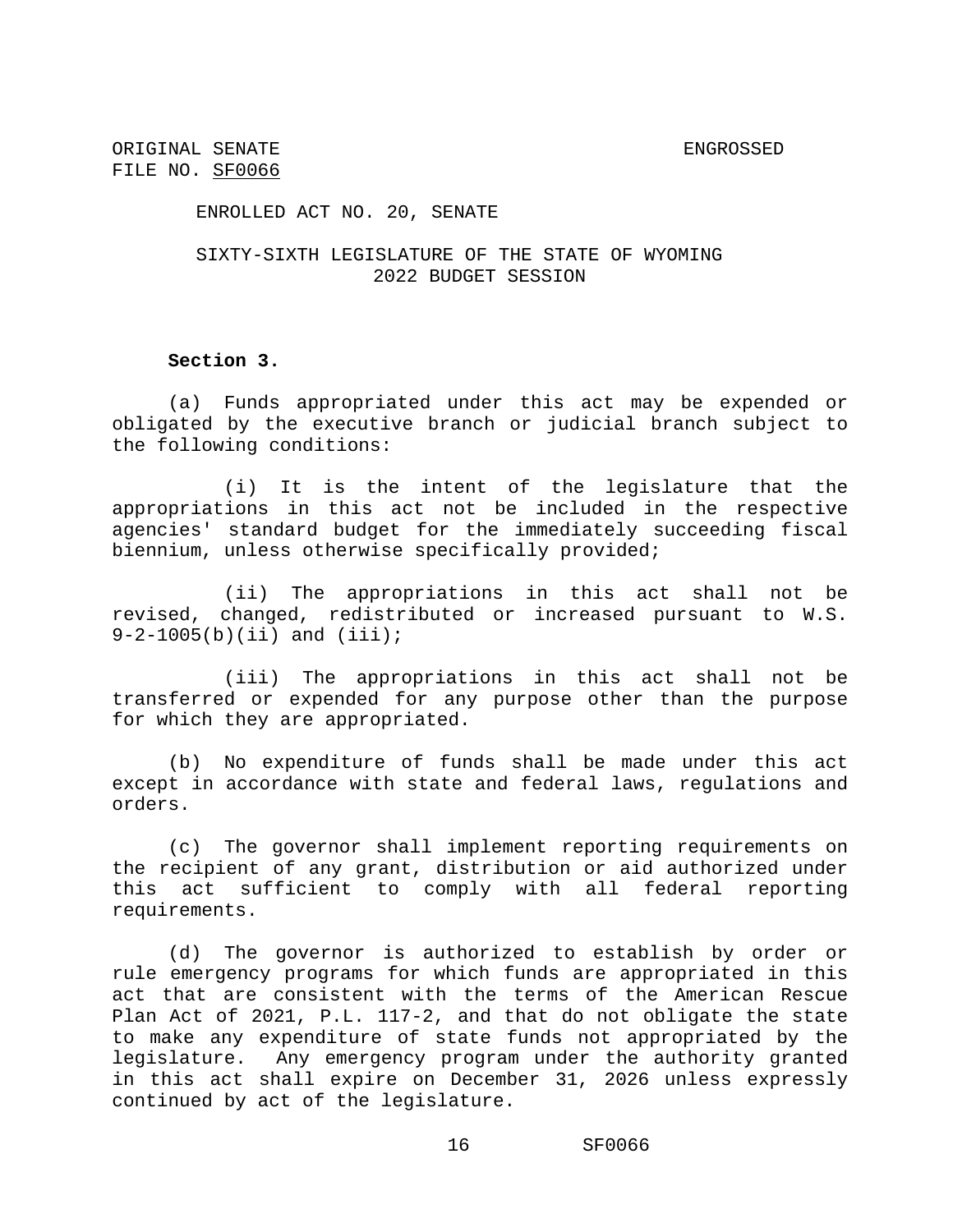#### ENROLLED ACT NO. 20, SENATE

# SIXTY-SIXTH LEGISLATURE OF THE STATE OF WYOMING 2022 BUDGET SESSION

(e) The governor shall report to the joint appropriations committee on a monthly basis on all of the following:

(i) The aggregate allocation of funds, appropriated in this act, by program;

- (ii) Program expenditures;
- (iii) Grant awards;
- (iv) Grant expenditures.

### **Section 4.**

(a) Beginning March 27, 2022 and ending December 31, 2026, any American Rescue Plan Act capital project funds that the state applies for and receives, and which are not otherwise appropriated in the 2022 legislative budget session, are appropriated to the office of the governor for purposes that are consistent with the terms of the American Rescue Plan Act.

(b) There is appropriated two hundred fifty thousand dollars (\$250,000.00) from American Rescue Plan Act capital funds to the office of state lands and investments for grants for capital construction projects for children's museums that also serve as community multipurpose facilities as determined by the governor. Distribution of this appropriation is conditioned upon a match of funds in the ratio of four dollars (\$4.00) of appropriated funds to not less than one dollar (\$1.00) of matching funds from any other source.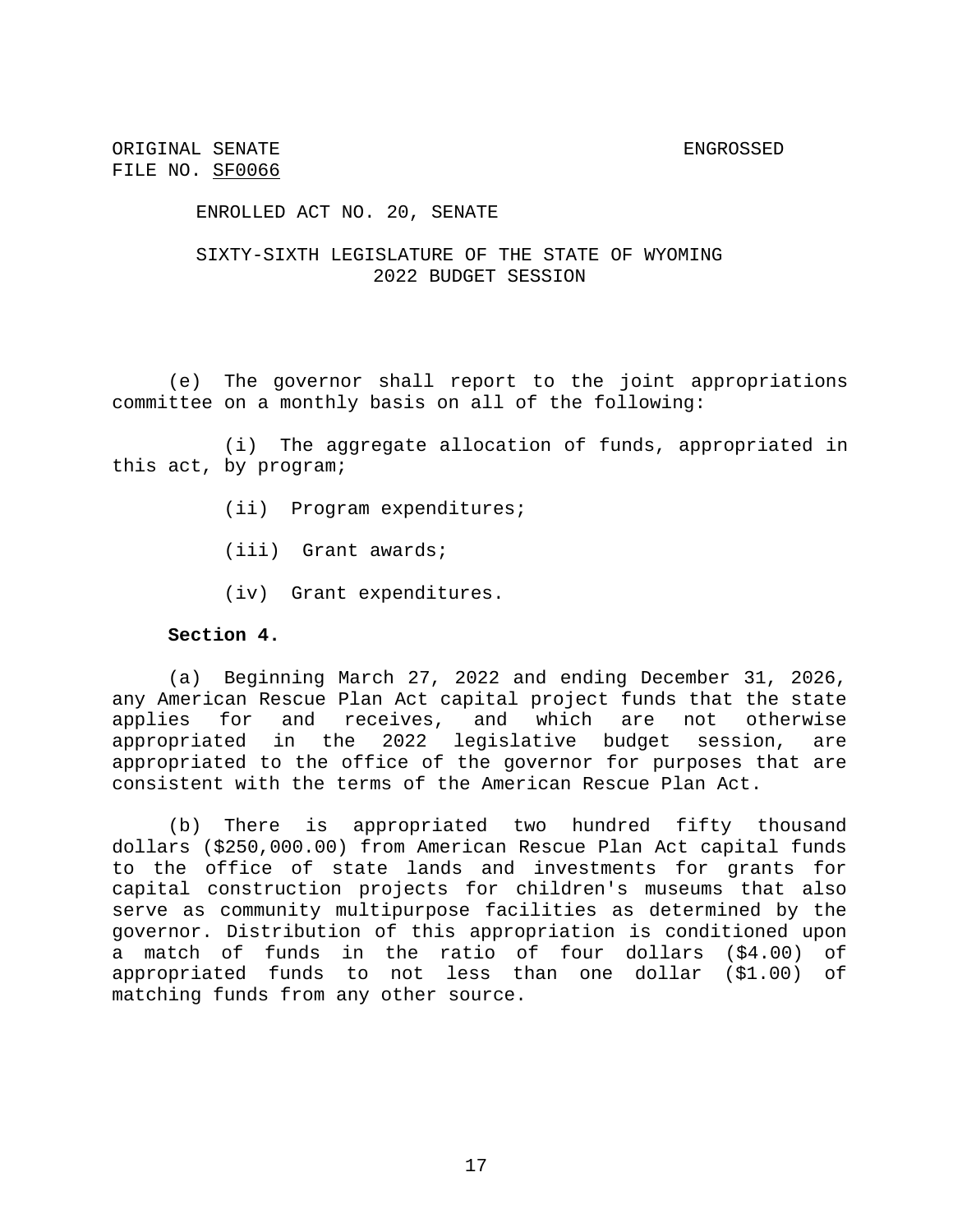ENROLLED ACT NO. 20, SENATE

### SIXTY-SIXTH LEGISLATURE OF THE STATE OF WYOMING 2022 BUDGET SESSION

(c) As used in this section, "American Rescue Plan Act capital project funds" means any unexpended, unobligated funds allocated to the state of Wyoming from the American Rescue Plan Act of 2021, P.L. 117-2, Section 604 and that were appropriated in 2021 Wyoming Session Laws, Chapter 166, Section 5(b), as amended by this act.

**Section 5**. 2021 Wyoming Session Laws, Chapter 166, Section 4(a)(vi), Section 5(a) and (b)(intro), Section 6(d) and Section 7 is amended to read:

### **Section 4.**

(a) The legislature finds that:

(vi) In the event that for whatever reason, the legislature does not enact further legislation to appropriate federal funds from the American Rescue Plan Act or the CARES Act by for the period beginning September 1, 2021 and ending March 26, 2022, the governor is authorized by the terms of this act to implement programs as specified to expend these funds.

**Section 5.**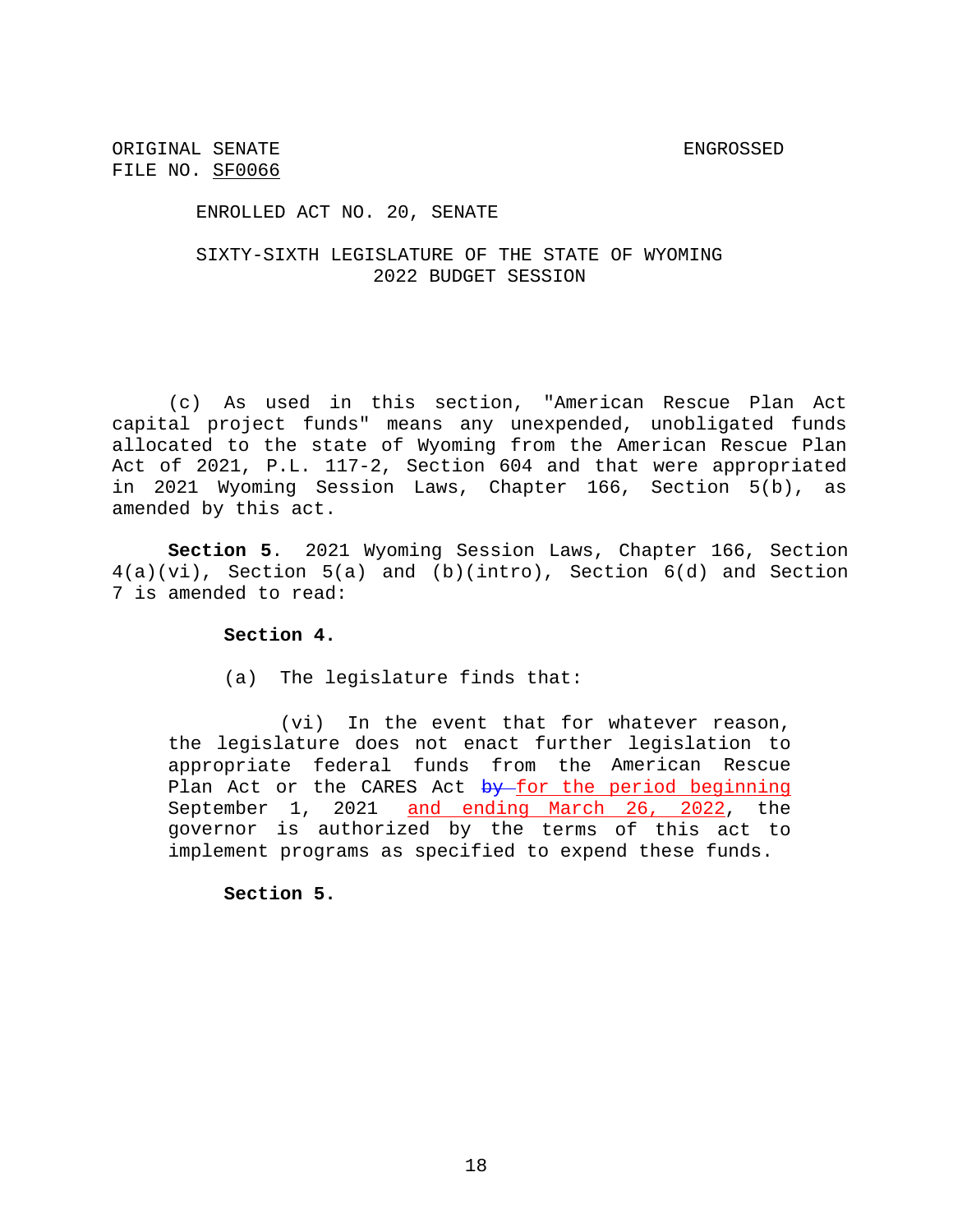ENROLLED ACT NO. 20, SENATE

### SIXTY-SIXTH LEGISLATURE OF THE STATE OF WYOMING 2022 BUDGET SESSION

(a) To carry out the expenditure of federal funds authorized by subsection (b) of this section through March 26, 2022, the governor is authorized to establish by order or rule any emergency program that is consistent with the terms of this act and the federal gift, grant or appropriation if the program can be fully supported by federal funds appropriated under this act or other existing appropriations and does not obligate the state to any expenditure of State funds not previously appropriated by the legislature. Any emergency program created under the authority granted in this subsection shall expire on December 31, 2024 March 26, 2022 unless expressly continued by act of the legislature.

(b) Subject to the limitations provided in subsections (c) through (e) of this section, any federal funds provided to the state for COVID-19 related purposes including from the American Rescue Plan Act, P.L. 117-2, the Coronavirus Aid, Relief and Economic Security (CARES) Act, P.L. 116-136, or other similarly purposed federal act, that do not accrue to any agency under W.S. 9-2-1006(a) and which are not appropriated within sections 4(a) through (c) of this act are appropriated to the office of the governor for the emergency expenses of government that are consistent with the terms of the federal gift, grant or appropriation and subject to the provisions of this subsection. This appropriation shall lapse on March 26, 2022. In accordance with W.S. 9-4-205(a), this appropriation of federal funds shall be subject to further legislative review and appropriation. This appropriation shall only be expended for the following purposes:

**Section 6.**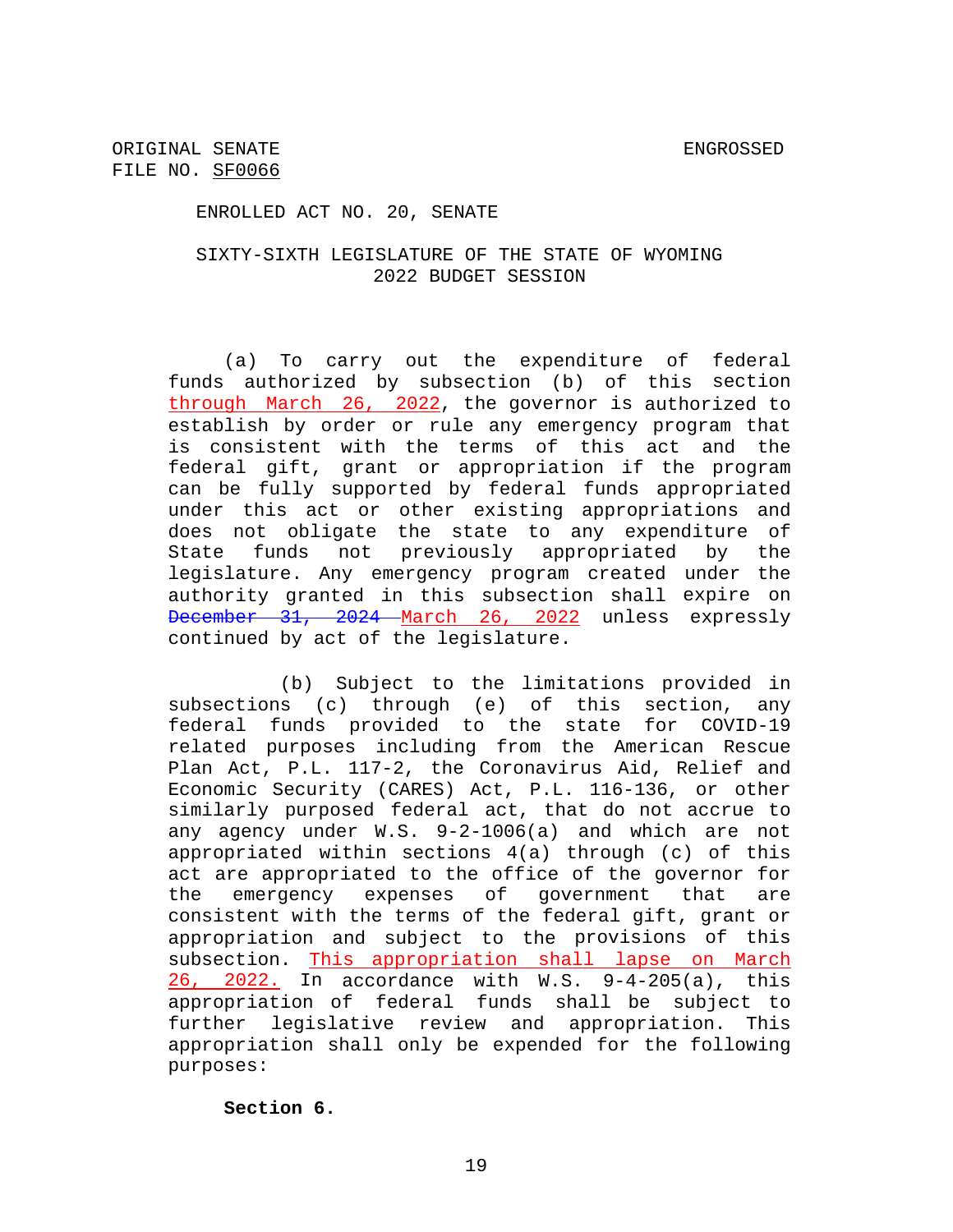ENROLLED ACT NO. 20, SENATE

### SIXTY-SIXTH LEGISLATURE OF THE STATE OF WYOMING 2022 BUDGET SESSION

(d) To the extent not appropriated in subsections (a) through (c) of this section, there is appropriated all unexpended, unencumbered and unobligated funds received by the state of Wyoming to the state auditor from the American Rescue Plan Act of 2021, P.L. 117-2, the Coronavirus Aid, Relief and Economic Security (CARES) Act, P.L. 116-136 or other similarly purposed federal act, including funds originally appropriated in 2020 Wyoming Special Session Laws, Chapter 1, Section 2(b), Chapter 2, Section 4(d) and Chapter 3, Sections  $2(h)$ ,  $3(h)$  and  $4(g)$ . Through March 26, 2022, the governor may transfer funds reappropriated under this section to the state agency or entity designated to approve the project, grant or procurements as provided in section 5 of this act. This appropriation shall not be transferred or expended for any purpose except as provided in this subsection. Any unobligated, unexpended funds remaining from this appropriation upon the expiration of the later of the relevant federal law, related federal legislation, reallocation by the secretary of the United States department of treasury, or any extension granted by the United States department of treasury shall be deposited to the general fund unless otherwise provided by federal law.

**Section 7.** Except as provided in this section, the governor at all times retains the authority to expend the federal funds in accordance with W.S. 9-2-1005(b)(ii) and (g), 9-2-1006(a) and 9-4-206. After March 26, 2022, amounts authorized for expenditure by legislative appropriation of federal funds provided to the state from the American Rescue Plan Act, P.L. 117-2, shall not be revised, changed, redistributed or increased by the governor except pursuant to legislative enactment.